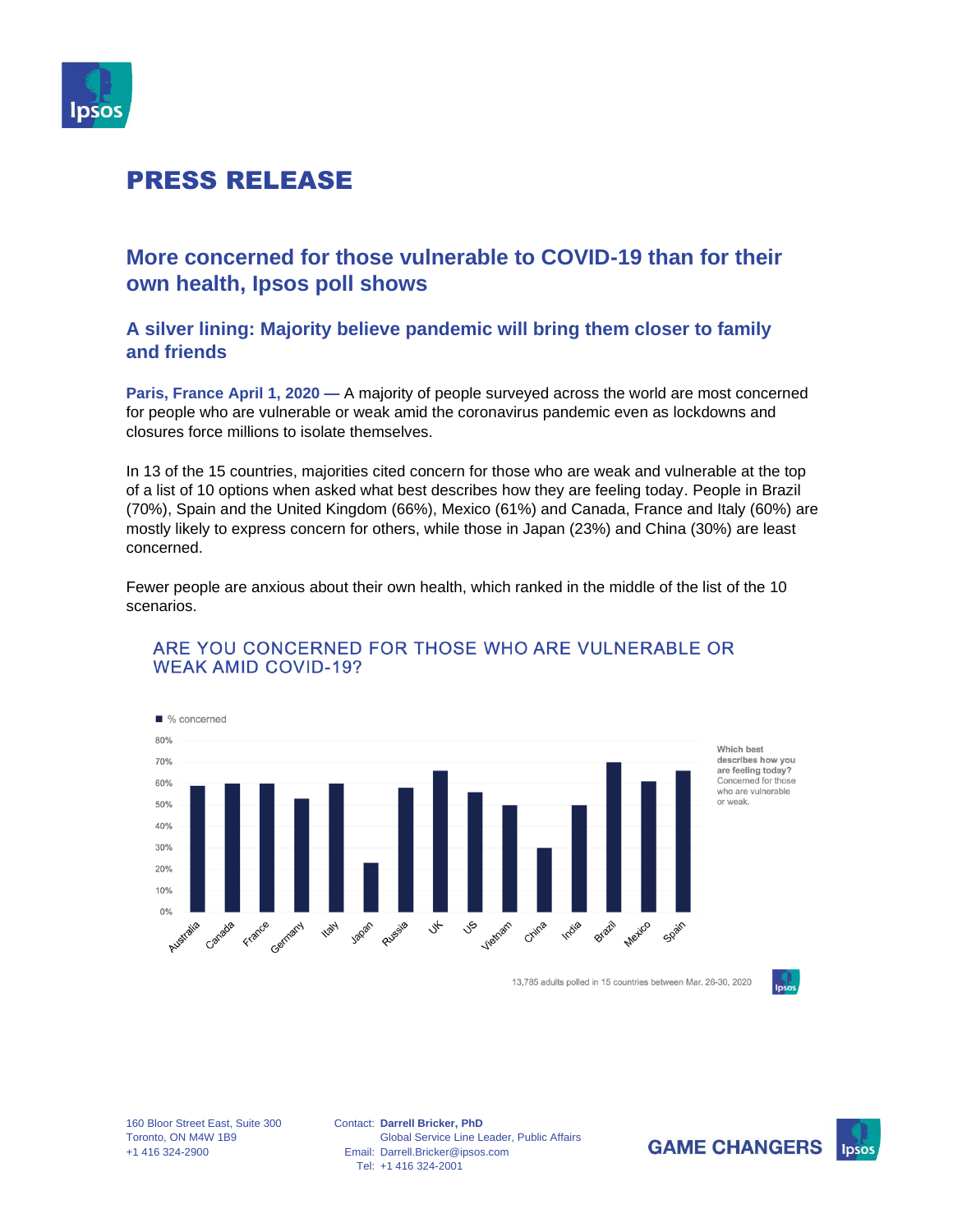



### ARE YOU ANXIOUS ABOUT YOUR HEALTH AMID COVID-19?

Darrell Bricker, Global Service Line Leader, Public Affairs, said the findings show that while we may be alone because of social distancing measures, there are signs this crisis is pulling us closer together.

"Even though many of us are avoiding physical contact with other people, it hasn't diminished our desire to be emotionally connected to them or to the wider world," said Bricker.

Added to this, a majority (53%) of people surveyed said it's likely the pandemic will bring them closer to their family and friends. This sentiment is strongest in Asian countries of India (72%), Vietnam (70%), and China (67%). Those in Japan (19%), South Korea (32%) and Germany (41%) are least likely to agree with this.



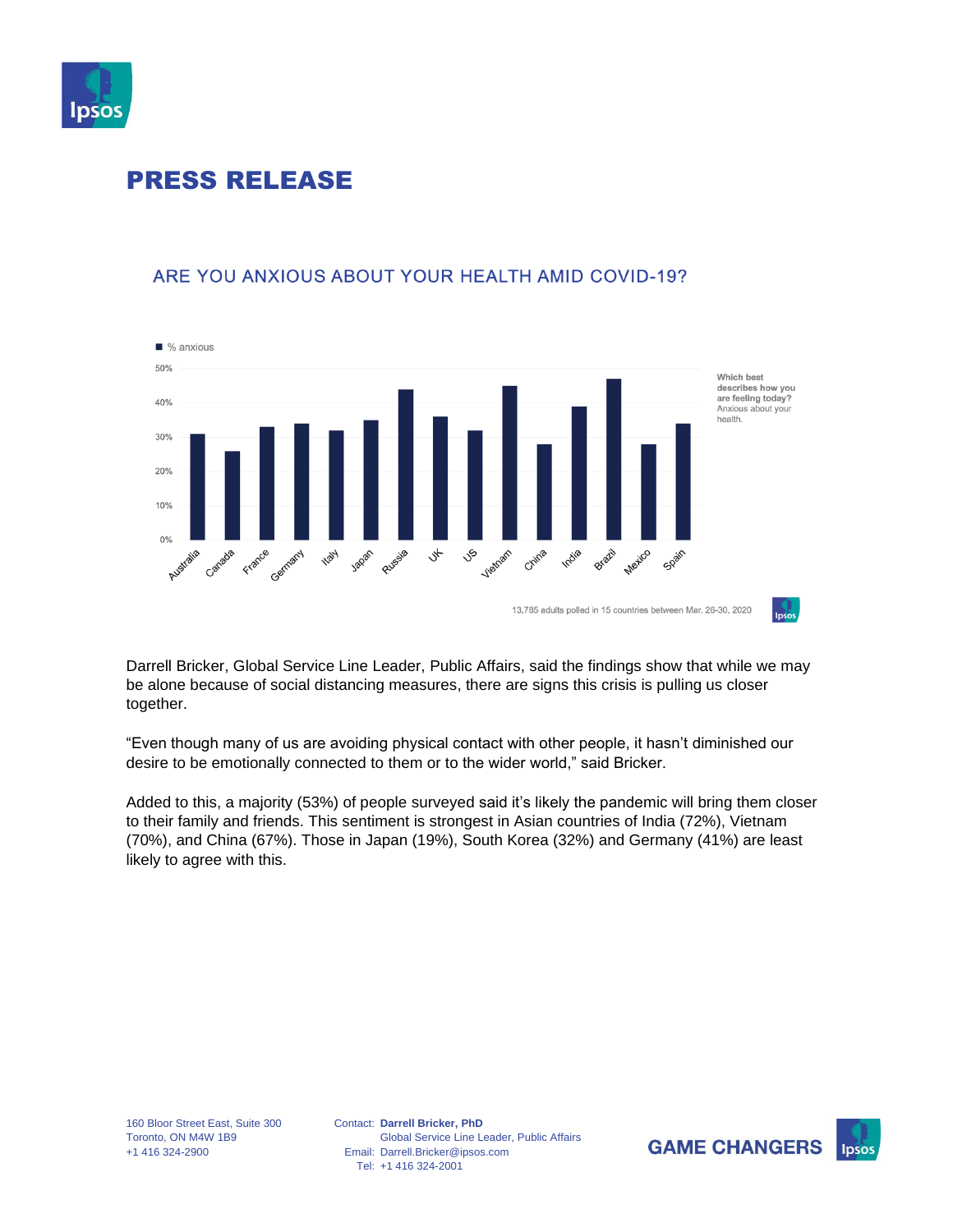

#### DO YOU THINK YOU WILL BECOME CLOSER TO FAMILY AND FRIENDS **AS A RESULT OF COVID-19?**



Many of us are trying to put our new found alone time to good use during this crisis. Two in five (44%) of those surveyed are optimistic they will likely learn a new skill as a result of the outbreak. This sentiment is highest in emerging markets of Vietnam (75%), India (74%), Mexico (64%), China (63%) and Brazil (60%), while those in Germany (42%), South Korea (33%), Spain (32%) and the U.K. (31%) said it was unlikely.

"Almost half of us are looking at this as a glass half full situation that's freeing up space for personal growth," said Bricker.



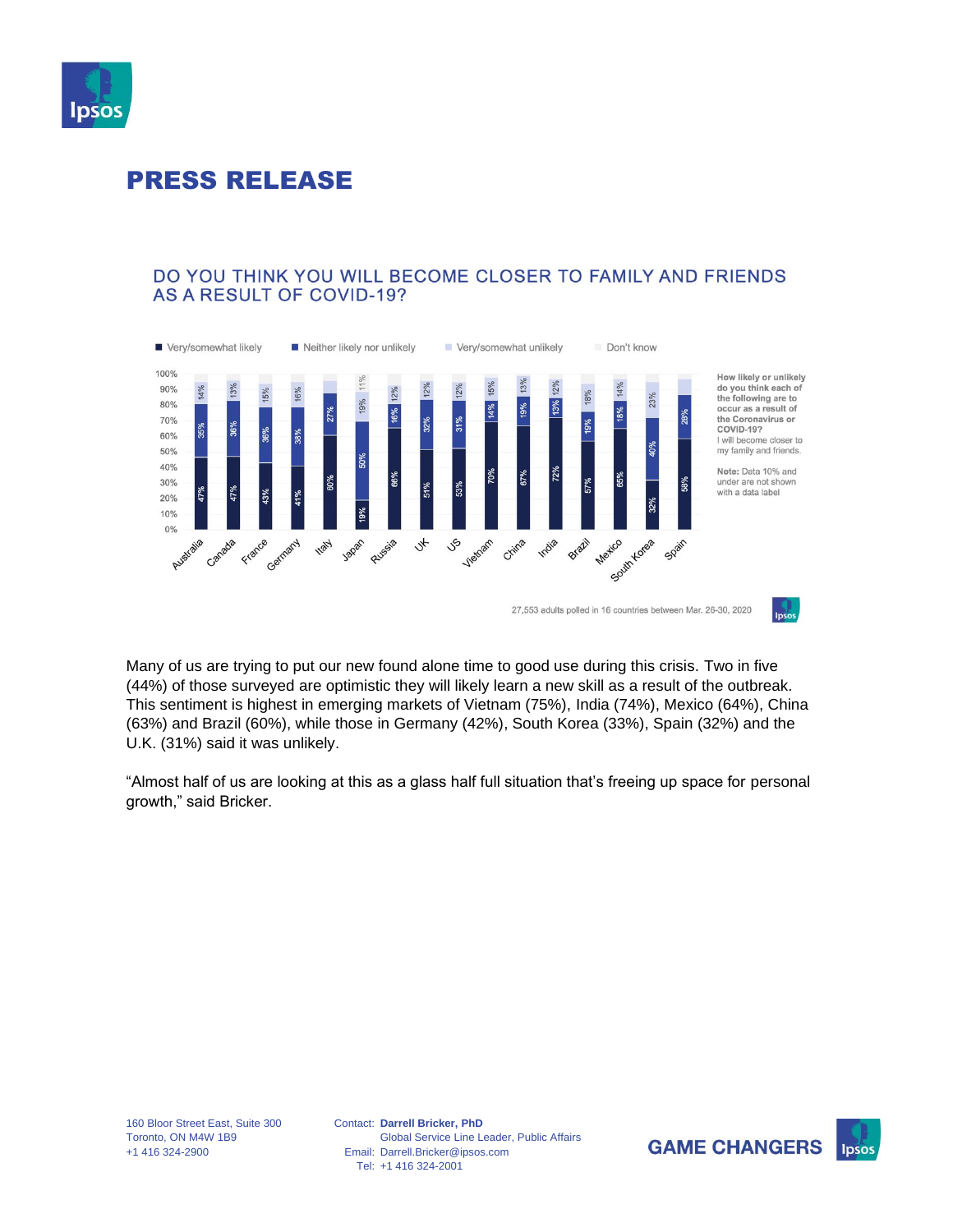

#### DO YOU THINK YOU WILL LEARN A NEW SKILL AS A RESULT OF COVID-19?



27,553 adults polled in 16 countries between Mar. 26-30, 2020